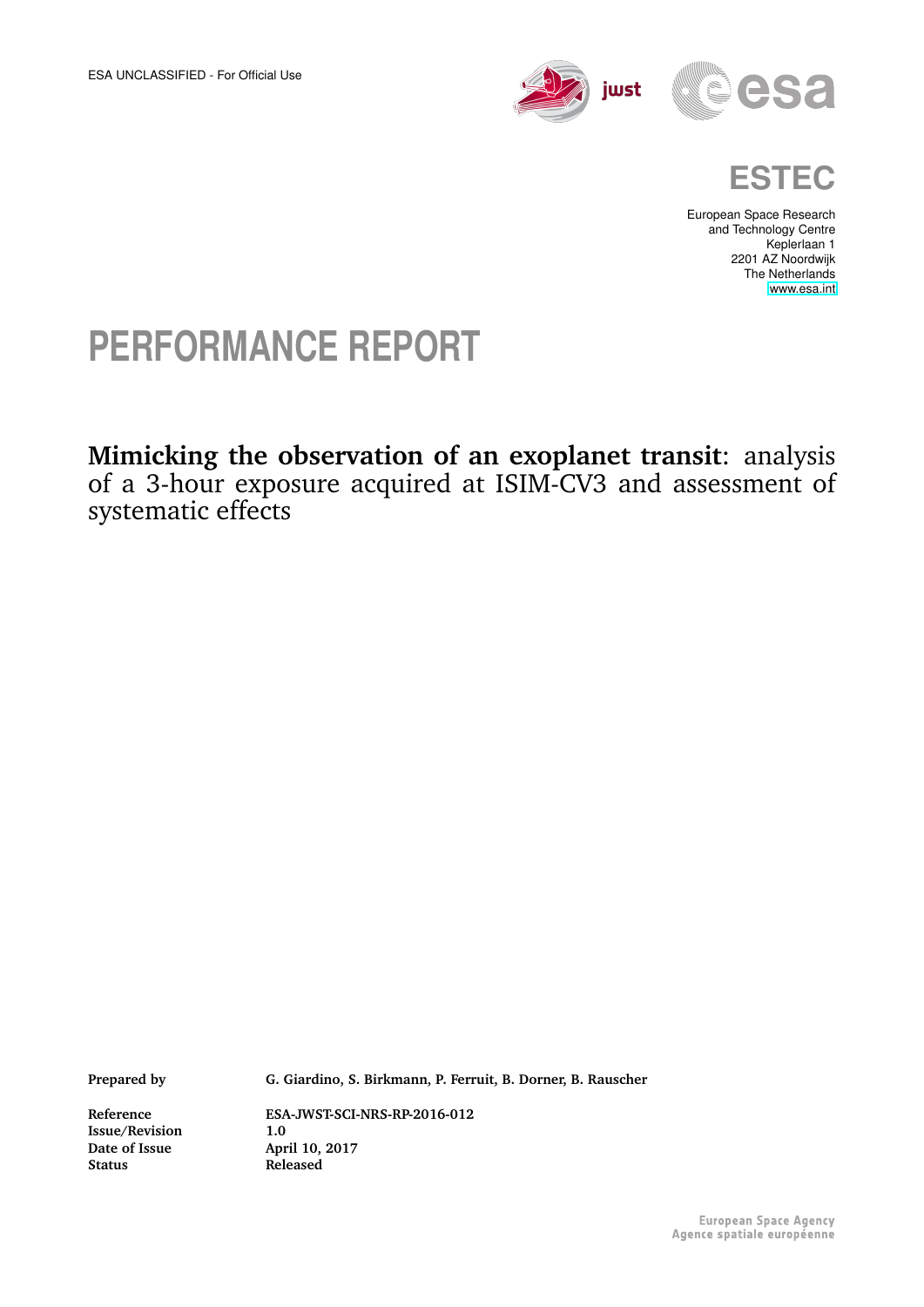

# **APPROVAL**

**Title Mimicking the observation of an exoplanet transit**: analysis of a 3-hour exposure acquired at ISIM-CV3 and assessment of systematic effects

| <b>Issue Number</b> 1                                                                      | <b>Revision Number</b> 0 |
|--------------------------------------------------------------------------------------------|--------------------------|
| Author G. Giardino, S. Birkmann, P. Ferruit, B. Date April 10, 2017<br>Dorner, B. Rauscher |                          |
| Approved by                                                                                | Date of Approval         |
| M.Sirianni                                                                                 | April 10, 2017           |

## **CHANGE LOG**

| Reason for change | <b>Issue Nr.</b> | <b>Revision Number   Date</b> |  |
|-------------------|------------------|-------------------------------|--|
|                   |                  |                               |  |

## **CHANGE RECORD**

| <b>Issue Number</b> | <b>Revision Number</b> 0 |       |              |
|---------------------|--------------------------|-------|--------------|
| Reason for change   | Date                     | Pages | Paragraph(s) |
|                     |                          |       |              |

# **DISTRIBUTION**

#### **Name/Organisational Unit**

SCI-ODJ ESTEC

Page 2[/11](#page-10-0) **Mimicking the observation of an exoplanet transit**: analysis of a 3-hour exposure acquired at ISIM-CV3 and assessment of systematic effects Issue Date April 10, 2017 Ref ESA-JWST-SCI-NRS-RP-2016-012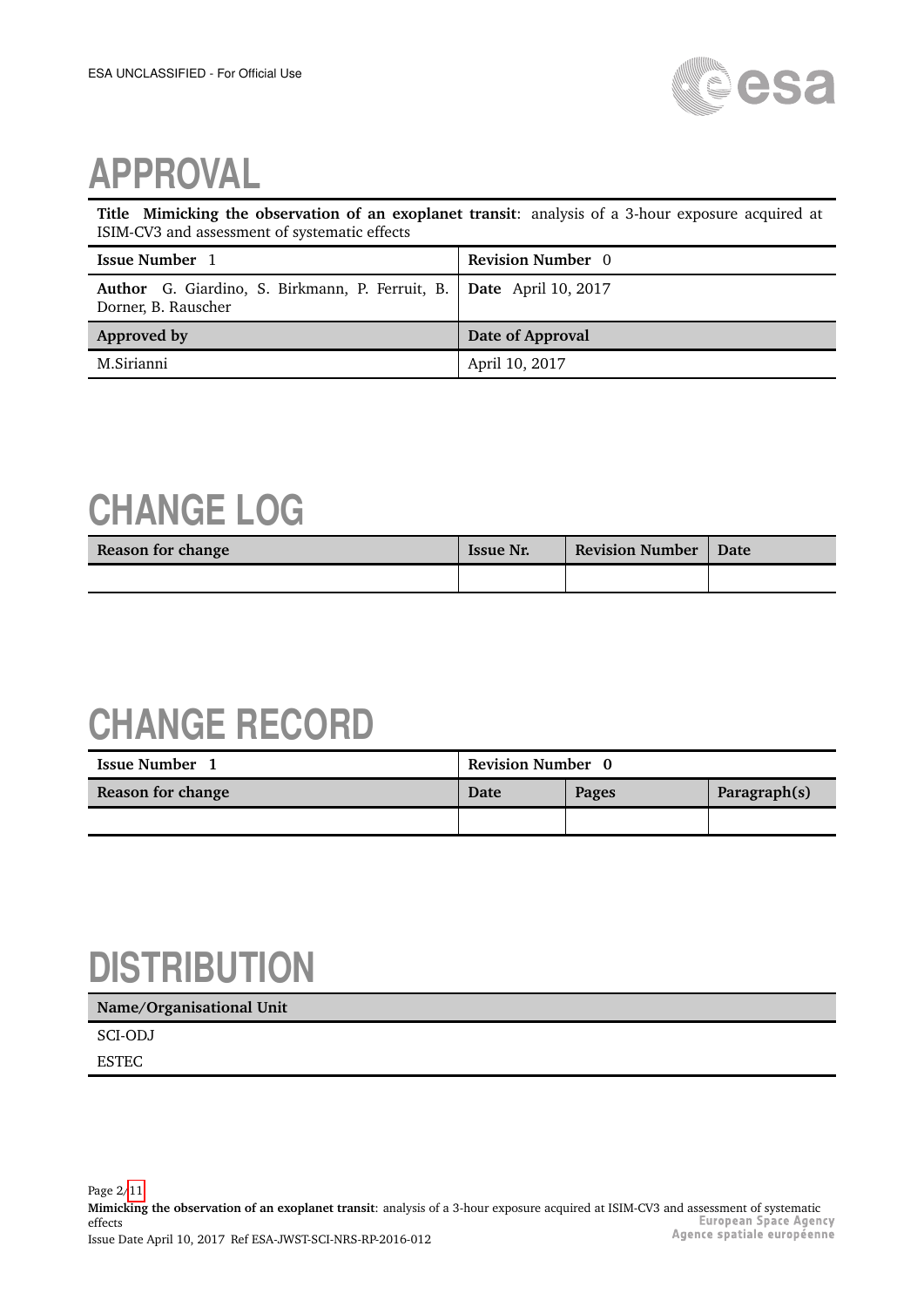

### **Contents**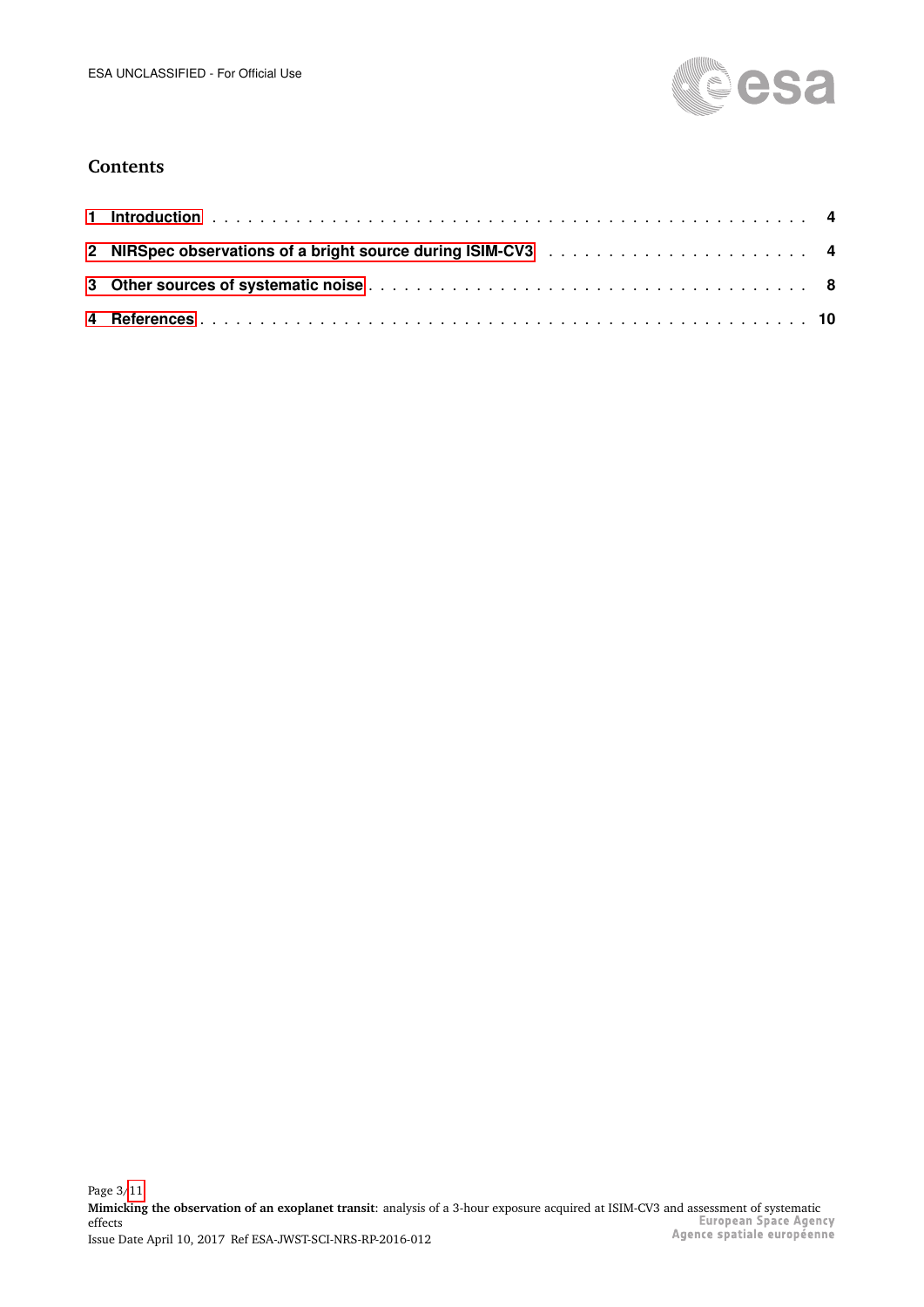



<span id="page-3-2"></span>**Figure 1: Count-rate image of the test source used during ISIM cryogenic campaign to mimic the observation of a bright source in NIRSpec BOTS mode. The light is dispersed by the PRISM. Units are Counts/s.**

### <span id="page-3-0"></span>**1 INTRODUCTION**

There are a number of instrumental effects and calibration uncertainties that can increase the actual noise level of a NIRSpec observation of an exoplanet transit above the noise floor of the instrument as determined by the detector read noise and the signal shot noise. To assess the stability of our system and the impact of systematic effects for this instrument mode we performed a dedicated test during ISIM-CV3, i.e. the cryovacuum campaign of the JWST Integrated Science Instrument Module (ISIM), that took place at Goddard Space Flight Center during the winter 2015-2016 [\(Kimble et al. 2016\)](#page-10-1).

#### <span id="page-3-1"></span>**2 NIRSPEC OBSERVATIONS OF A BRIGHT SOURCE DURING ISIM-CV3**

To evaluate the response of NIRSpec to an exposure of a bright target over a time scale typical of an exoplanet transit, we acquired a ∼3 hour-long exposure of a bright source. The exposure was taken with NIRSpec at the operating temperature of  $\sim$  40 K, using the PRISM, and consists of 12,000 integrations of three groups (of one frame) each, in detector window mode, with subarray size  $512 \times 32$ , corresponding to a frame read-out time of  $t<sub>g</sub> = 0.226$  s, i.e. to an effective integration time of  $t<sub>int</sub> = (n<sub>g</sub> - 1)t<sub>g</sub> = 0.45$  s per integration. The count-rate image of the dispersed source in one integration is shown in Fig. [1.](#page-3-2)

The light-source consisted of an LED with a PSF size similar to that of JWST, with no requirements in terms of flux stability. The test set-up was such that the source underwent spatial jitter and a drift of more than 30 mas over the 3-hour exposure. We traced the source displacement over all the integrations measuring the baricenter position of the spectral trace, for the source movements in cross-dispersion direction (i.e. y-direction), and the center of a prominent carbon-dioxide absorption feature at 4.2  $\mu$ m, for displacements in dispersion direction (i.e. x-direction). These measurements are shown in Fig. [2,](#page-4-0) note that the amplitude of the drift is more than four times the pointing stability requirement for JWST, which has to be better than 7 mas ( $1\sigma$ ) over 10,000 s.

The first step of NIRSpec data analysis consists in producing count-rate images from the up-the-ramp individual integrations, so 12,000 count rate images were produced from the raw data by our standard ramp-to-slopes pipeline. We do not expect the source luminosity to be stable over the exposure time-scale and it is clear that the STD over the 12,000 integrations of the illuminated pixels in the count-rare images is dominated by the overall total counts variations as traced by the white light curve, that is the total signal in the detector subarray for each integration, as shown in the top-panel of Fig. [4](#page-6-0) (normalized to the signal average over the all exposure).

Therefore, after having produced the count-rate image for each integration, assigned a wavelength to each pixel in the image, and spatially collapsed the 2D-data set, the spectrum so derived for each integration was normalized by the relative white-light curve value (as given in Fig. [4\)](#page-6-0). After this correction, it is apparent that the STD of each pixel over the 12,000 spectra is dominated by the contribution by the correlated noise from the detector read-out electronics. This noise component manifests itself in low level cross-dispersion stripes and bands visible in the count-rate images. The presence of these fluctuations in Teledyne HAWAII detectors is well known and the special read-out mode NRSIRS2, in conjunction with a Wiener filtering algorithm named IRS<sup>2</sup> (to be applied by the ramp-to-slope processing pipeline), has been developed to minimize the impact of this  $1/f$ -noise source in full-frame mode – see [Moseley et al.](#page-10-2) [\(2010\)](#page-10-2); [Rauscher et al.](#page-10-3) [\(2012\)](#page-10-3). IRS<sup>2</sup> exploits the signal recorded by the detector reference pixels and in each pixel reference channel to track the temporal fluctuations Page 4[/11](#page-10-0)

**Mimicking the observation of an exoplanet transit**: analysis of a 3-hour exposure acquired at ISIM-CV3 and assessment of systematic<br> **European Space Agency** effects Agence spatiale européenne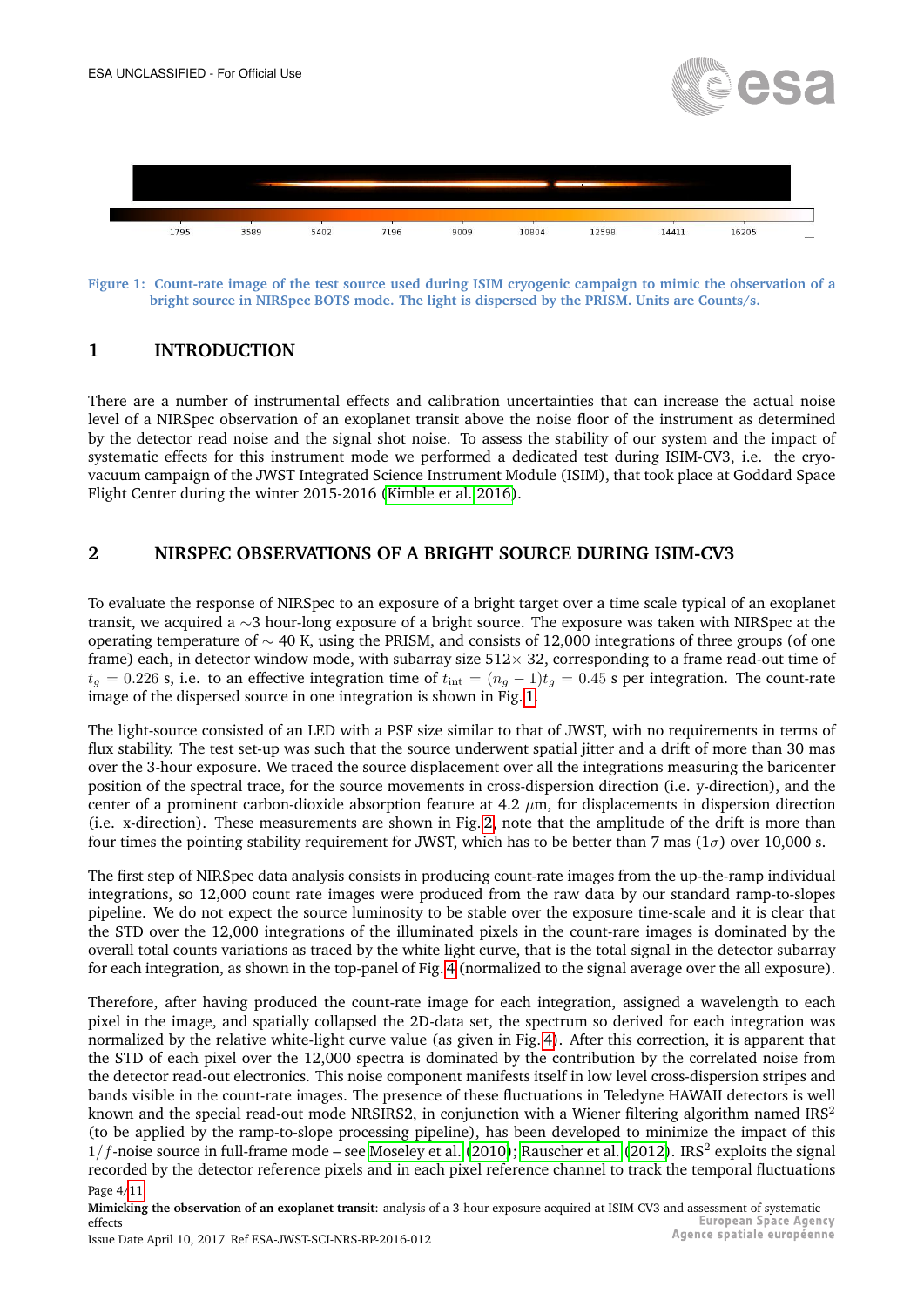



<span id="page-4-0"></span>**Figure 2: Jitter and drift movement of the LED source that was used to mimic the observation with NIRSpec of a bright star for a 1.5 hour-long exposure during the cryogenic campaign. Note that the pointing stability of JWST is required to be better than 7 mas (1**σ**) over 10,000 s.**

of the read-out electronics and filter it out.

Reference pixels are not available when using detector subarrays, however in the case of the observation of a point source with a subarray of size 32 pixel in spatial direction, there is a significant number ( $\geq$  10) of pixels in each column that are not illuminated and can be used to track the  $1/f$ -noise components. To filter out this noise components from the count-rate images we used a simple algorithm based on computing the median count-rate of the dark pixels in a column (i.e. all pixels with projected spatial coordinate  $y > |0.5|S_y$ , where  $S_y$  is the slit size in spatial direction), and subtracting this value from the count-rate of all the pixels in that column. The operation is repeated for each column on every count-rate images in the 12,000 sequence.

Despite its simplicity, this "destriping" algorithm is very effective in suppressing the  $1/f$ -noise. Our ramp-toslope pipeline provides, together with the count-rate image of each integration, the statistical variance for each pixel, computed from that pixel count-rate and the variance of the read-noise<sup>[1](#page-4-1)</sup> using the expression given Eq. 1 of [Rauscher et al.](#page-10-4) [\(2007,](#page-10-4) [2010\)](#page-10-5). Starting from this value we can derive the expected STD of our signal (due to statistical fluctuations only), in each pixel of the collapsed subarray for a given integration time. As illustrated in Fig. [3,](#page-5-0) before destriping, the measured STD of the total electron count in each integration is 3-4 times the expected value, depending on the incident signal (panel *b*), while after filtering out the 1/f-noise component, the observed STD closely matches the ideal level in the absence of signal (see panel *c* for  $\lambda < 1.0 \mu m$  and  $\lambda > 4.8 \ \mu m$ ). Nevertheless, a large excess of noise remains in the pixels with signal and in particular around the steepest spectral gradients.

This excess noise is due to the interplay between the under-sampled PSF, whose FWHM is comparable to the pixel size, and the spatial movements of the source. To correct for this effect, after flat-fielding, we performed a bi-linear fit of each pixel signal (operating on the 2d-spectral trace) as a function of the source position in x and y in each integration (as plotted in Fig. [2\)](#page-4-0) and subtracted the fitted value from the pixel value. As shown in Panel *d* of Fig. [3,](#page-5-0) this correction brings the measured STD over 9,000 integration in line with expected value,

**Mimicking the observation of an exoplanet transit**: analysis of a 3-hour exposure acquired at ISIM-CV3 and assessment of systematic<br>*effects* European Space Agency effects Agence spatiale européenne

<span id="page-4-1"></span><sup>1</sup>as measured from CDS noise in dark exposures

Page 5[/11](#page-10-0)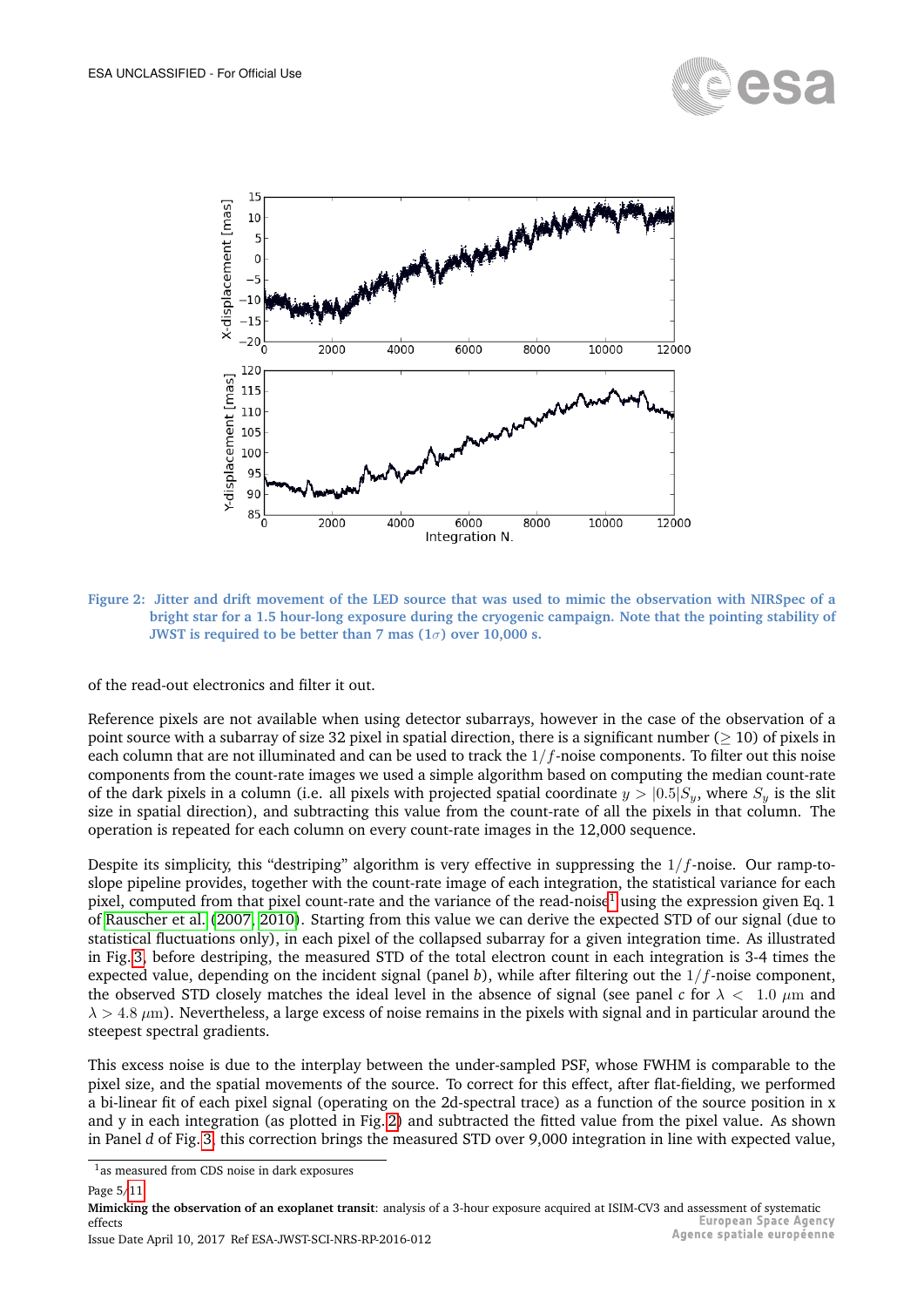



<span id="page-5-0"></span>**Figure 3: The (spatially) collapsed spectrum of the bright point source observed with NIRSpec during ISIM-CV3 (Panel** *a***) and STD deviation (all other panels) of each pixel in the collapsed trace. (Panel** *b - f***): in blue the measured STD over the last 9,000 integrations of the 3-hour exposure, in green the expected level of STD from the statistical noise sources of an ideal instrument. Panel** *b* **the STD of the raw data, white-light curve normalized; Panel** *c* **STD as** *b***, but after image destriping (**1/f**-noise removal using un-illuminated pixels) and having flat-fielded; Panel** *d* **as** *c***, but after having de-correlated each pixel signal by the source spatial shifts in x and y direction; Panel** *e* **as** *d***, but here the STD is computed over 15 (temporal bins) of 600 integrations each allowing us to reach higher sensitivity - the error bar on the STD is also given. Panel** *f* **as** *e* **but rather than normalizing by the white light-curve here the data were corrected by a 5-color light curve (see text).**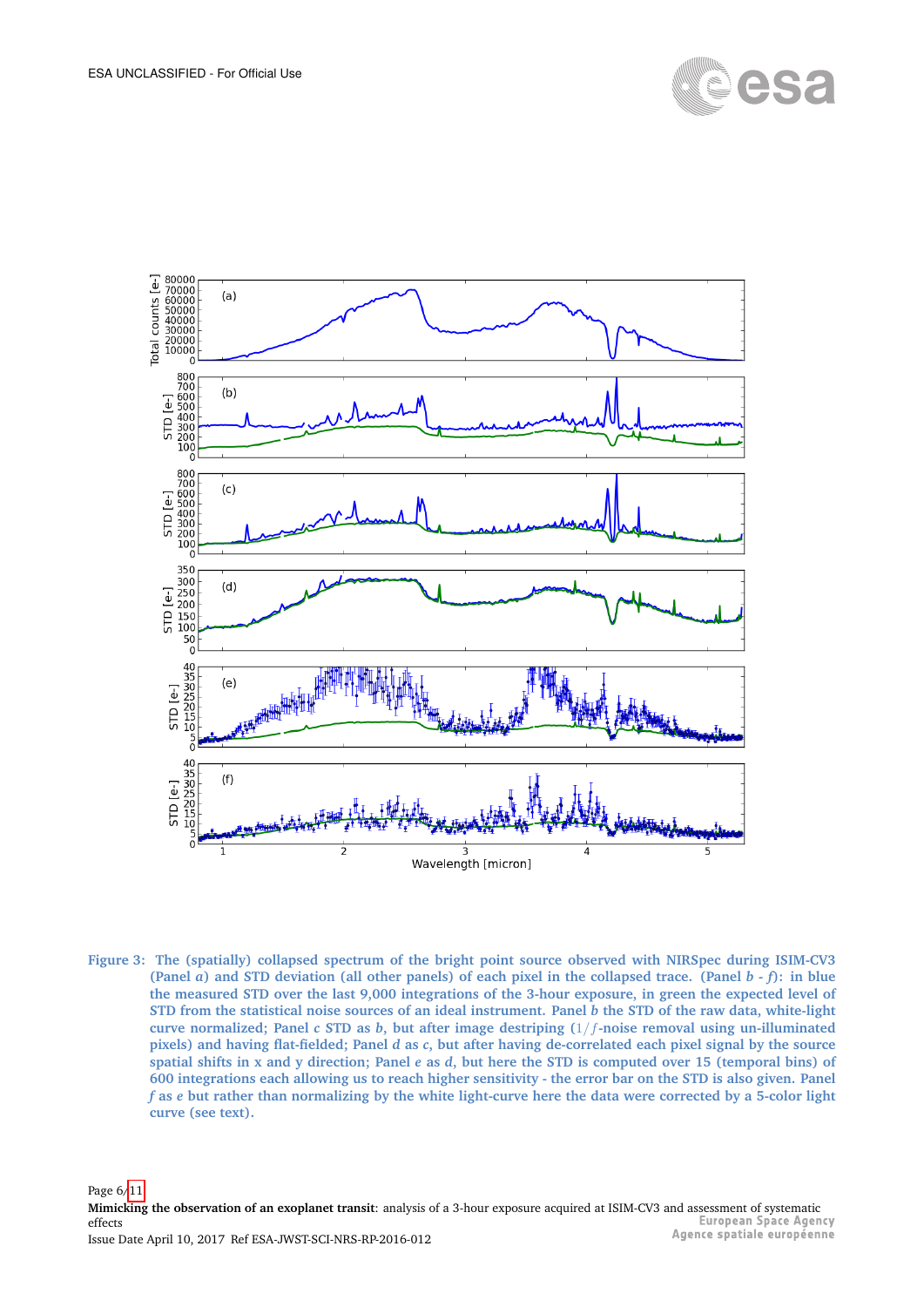



<span id="page-6-0"></span>**Figure 4: Top Panel: the relative white-light curve obtained by summing up the signal over all pixels in the trace in each integration, and normalizing by the average value over all integration. Bottom Panel: the signal measured in each integration by summing up the signal over all pixels in the trace with coordinate in** dispersion direction,  $x$ ,  $\lt$  250 (blue dots) and  $x$   $>$  250 (red-cross) normalized by the white light curve, so **that the values trace the source flux variation in the blue and red part of the spectrum relative to the total flux.**

i.e. between 200 and 300  $e^-$  for signal greater than 30,000  $e^-$ . The first 3,000 integration of the exposure were not included in this analysis because the test source had just been switched on and it exhibited a more prominent (wavelength dependent) drift that the white-light-curve normalization is unable to correct for (see Fig. [4](#page-6-0) and discussion below).

In order to reach higher sensitivity we binned the 9,000 integrations into 15 bins of 600 each, corresponding to bins of 4.5 minutes. For this integration time the expected STD of a signal between 30,000–70,000  $e^-$  is 8–12  $e^-$ , corresponding to a noise-to-signal ration (N/S) of less than 300 ppm per pixel, however, as shown in Panel *e* of Fig. [3,](#page-5-0) the measured STD are in some wavelength ranges in excess of 2 times these values. While we cannot exclude that other instrumental effects are causing (part of) the excess noise at this level of sensitivity, the STD measured here is very likely dominated by the flux instability of the light source.

We evaluated the relative variations of the blue and red part of the spectrum by taking the total signal in the blue half of the subarray (i.e.  $x < 250$ ) and in the red-part ( $x > 250$ ); as shown in Fig. [4](#page-6-0) (bottom-panel), from integration 3,000 onwards, the relative amplitude of the blue and red light curve are monotonically varying by  $~\sim$  0.6 % relative to the total flux drift. There are various reasons to be confident that here we are genuinely looking at the lamp flux variations as opposed to trends in the detector response. After filtering out the  $1/f$ component from the detector noise, the STD of the dark pixels is fully consistent with the expected value as based on the read noise and dark current, excluding intrinsic variations, of the additive type, of the detector response. Beside the PRISM data discussed here, we also acquired a 3-hour exposure with grating G235H dispersing the light from the same source onto both NIRSpec detector (operated in window-mode with window of size 2048×32). Cross correlating the white light curves from the data from SCA491 to SCA492, we find highly correlated data with a time lag of ∼ 2 sec, corresponding to the time-gap in the start of the exposure in the two detectors. This excludes fluctuation of a multiplicative type (i.e. proportional to the flux) in each

#### Page 7[/11](#page-10-0)

**Mimicking the observation of an exoplanet transit**: analysis of a 3-hour exposure acquired at ISIM-CV3 and assessment of systematic<br> **European Space Agency** effects Agence spatiale européenne Issue Date April 10, 2017 Ref ESA-JWST-SCI-NRS-RP-2016-012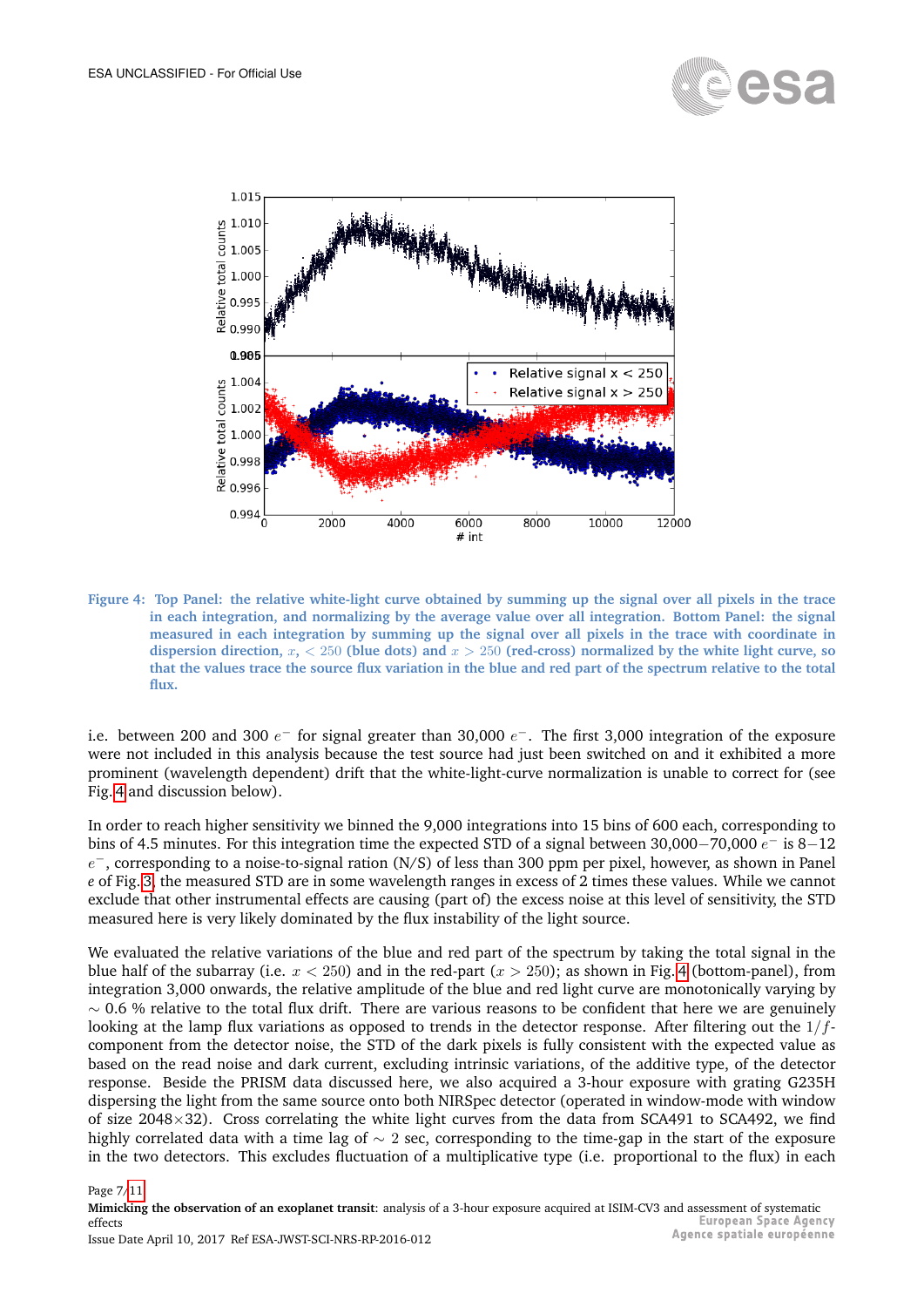

individual detector or response variations synchronous in both detectors such as the type that could be possibly be driven by drifts in operating temperature.

To test the assumption that the excess noise seen here is due to the color changes of the lamp, we subdivided the collapsed spectral data into 5 bins of 40 pixels each and computed the total signal in each bin for each integration (thereby producing 5 light curves of 9,000 points). Then, before computing the (temporally binned) STD for each pixel, the time-series for each pixel was normalized by a light curve as derived by interpolating between the two spectrally adjacent light curves, integration per integration. The values of the STD for each pixel derived in this way are shown in the bottom panel of Fig. [3,](#page-5-0) where it can be seen that the measured STD is now better in line with the expected value.

The 5-color-light curve normalization allows us to reach the expected sensitivity level of 200−300 ppm, for total counts of 70,000–30,000  $e^-$ , although higher residual noise is left in the wavelength interval 3.4–4  $\mu$ m, where the 5-color correction does not perform so well. It is clear from this analysis that the poor flux stability of the test source limits significantly our ability to probe noise of systematic origin in NIRSpec data using this time series. Nevertheless, the fact that the residual noise above the floor level can be reduced here by a simple tracking of the source flux in 5 wavelength bins, give us confidence in the stability of NIRSpec over the three-hour time scale typical of a transit observation and the ability of the instrument to reach the noise-floor of 200 ppm in less than 5 minutes of integration. After correction of the source's color drifts, the median of the difference between ideal and measured STD of each pixel over  $\sim$  200 pixels with signal greater than 30,000  $e^-$ , is  $\sim$  2  $e^-$ , indicating that NIRSpec performance in terms of noise level is within 20% of the ideal value, for integration times of 5 minutes.

#### <span id="page-7-0"></span>**3 OTHER SOURCES OF SYSTEMATIC NOISE**

The analysis above shows that when observing a bright target for a time-scale typical of an exoplanet transit, the dominant source of systematic noise in the NIRSpec data are the  $1/f$ -noise component from the detector electronics and, in conjunction with significant pointing jitter and drift, the signal variations in individual pixels due to an under-sampled PSF and the source movement. The analysis also identified the processing steps that effectively reduce the impact of these two noise components, resulting in data points with noise level within 20% of the noise-floor of the ideal instrument, for integration times up to  $\sim$  5 minutes.

Among other possible sources of systematic noise that could limit the instrument performance in the observation of exoplanets the combination of pointing jitter and drift with intrapixel sensitivity variations and variable slitand diffraction-losses had been identified as possibly the most significant. The effect of pointing jitter and drift combined with variable slit- and diffraction-losses was evaluated using NIRSpec Instrument Performance Simulator (IPS) – see [Piqueras et al.](#page-10-6) [\(2008\)](#page-10-6); Piquéras et al. [\(2010\)](#page-10-7). Fig. [5](#page-8-0) provides a map of combined flux losses due to the telescope PSF being truncated and diffracted by the slit, for the case of grating G235H. The typical level of intensity loss is  $\sim$  5%, with peak-to-valley variations of 0.03% across the grid.

The pointing stability of JWST is required to be better than 7 mas  $(1\sigma)$  over 10,000 s, this however include random jitter over time scale of seconds and longer term pointing drift that would appear as systematic signal drift, but would not directly contribute to the noise, in a series of integrations of a fraction of a second each. Thus, to estimate the noise contribution in a multi-integration exposures of exoplanets, we adopt the pointing requirements for NIRCam for time scales of a few seconds, which is 3.5 mas in line of sight and roll stability, corresponding to a jitter radius ( $1\sigma$ ) of 5 mas. The relative noise in one exposure introduced by the telescope movement in random direction is then the RMS of the throughput of S1600A on a circle of 5 mas-radius relative to the value at its center, at the different wavelengths. The mean relative noise in an exposure of a point source over the wavelength range of the different dispersers are summarized in Table [1,](#page-8-1) where one can see that this noise contribution is expected be below 25 ppm for all modes.

Of higher concern could be the interplay between the telescope pointing instability and intrapixel sensitivity variations. Data on characterizing the intrapixel sensitivity for these pixels are very limited. [Hardy et al.](#page-10-8) [\(2008\)](#page-10-8)

#### Page 8[/11](#page-10-0)

**Mimicking the observation of an exoplanet transit**: analysis of a 3-hour exposure acquired at ISIM-CV3 and assessment of systematic<br> **European Space Agency** effects Agence spatiale européenne Issue Date April 10, 2017 Ref ESA-JWST-SCI-NRS-RP-2016-012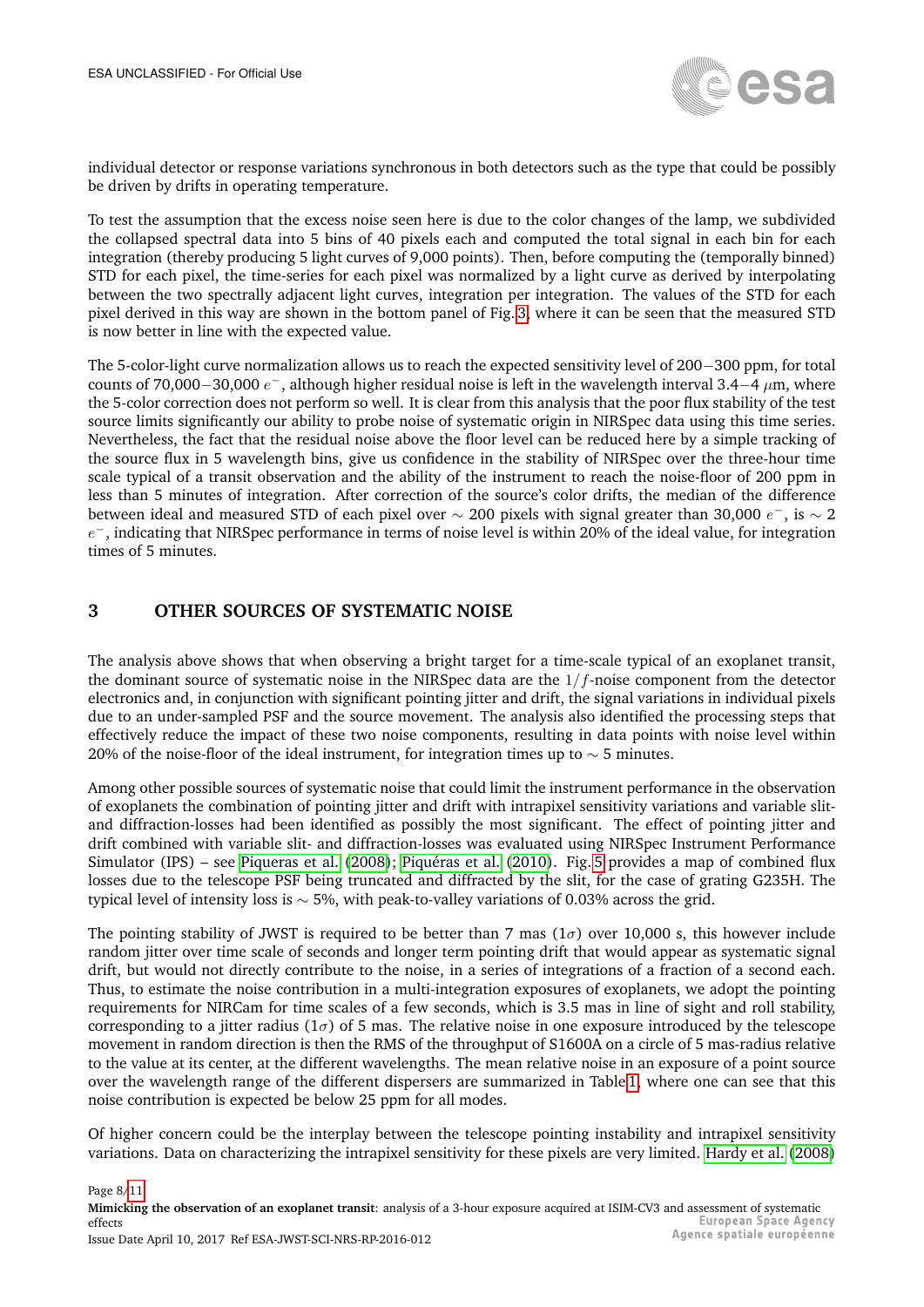



<span id="page-8-0"></span>**Figure 5: Map of combined slit- and diffraction-losses in the central part of S1600A for the grating G235H at 2.45** µ**m. The black circles have radius of 7 and 14 mas, corresponding to 1 and 2**σ **of the allowed pointing drift over 10,000 s, as specified in JWST requirements.**

<span id="page-8-1"></span>

| Table 1: Mean relative noise in an exposure of a point source in S1600A due to slit- and diffraction losses, calculated |                                                        |  |  |
|-------------------------------------------------------------------------------------------------------------------------|--------------------------------------------------------|--|--|
|                                                                                                                         | for a random jitter of 5 mas, for the different bands. |  |  |

|                   |     | Relative Noise $[10^{-5}]$  |          |
|-------------------|-----|-----------------------------|----------|
| Resolution band I |     | band II                     | band III |
| R <sub>100</sub>  |     | 2.2 (over $0.6 - 5 \mu m$ ) |          |
| R <sub>1000</sub> | 1.7 | 2.0                         | 2.5      |
| R <sub>2700</sub> | 1.6 | 1.8                         | 2.3      |

have characterized the intra-pixel sensitivity variations of an older-generation H2RG detector with a resolution of approximately 4  $\mu$ m (0.22 pixel) in the wavelength range between 0.65 and 2.2  $\mu$ m, for a sample of 64 pixels. The intra-pixel response is overall smooth with variations across the pixels at the level of 2-3% RMS, which is down to the measurement accuracy level, however there appear to be some localized sensitivity dips and long linear defects affecting roughly 10% of the pixels examined. [Hardy et al.](#page-10-9) [\(2014\)](#page-10-9) completed a similar set of measurements on the new design H2RG detector similar to the two detectors installed in NIRSpec. They find intra-pixel sensitivity variations with similar or somewhat smaller amplitude than those from the earlier set of measurements.

Using the intrapixel sensitivity maps from [Hardy et al.](#page-10-8) [\(2008\)](#page-10-8) convolved with the NIRSpec PSF at 2 m, we evaluated the interplay between intra-pixel sensitivity and telescope pointing variations (RMS < 7 mas), by drawing 1000 random samples around each sub-pixels within an area with  $1\sigma$  radius of 6.5 mas and then computing the STD over the 1000 samples. We found that the typical STD of this noise component could be as high as 400 ppm of the signal amplitude, if uncorrected for (and if the small sample of pixels available is reasonably representative). In this respect, it is very encouraging to see from our analysis of the CV3 time-series that a simple bi-linear fit of the source spatial jitters and long term (large) drift that corrects for the PSF undersampling (and therefore, potentially, also correct for intrapixel sensitivity variations) allows us to reach N/S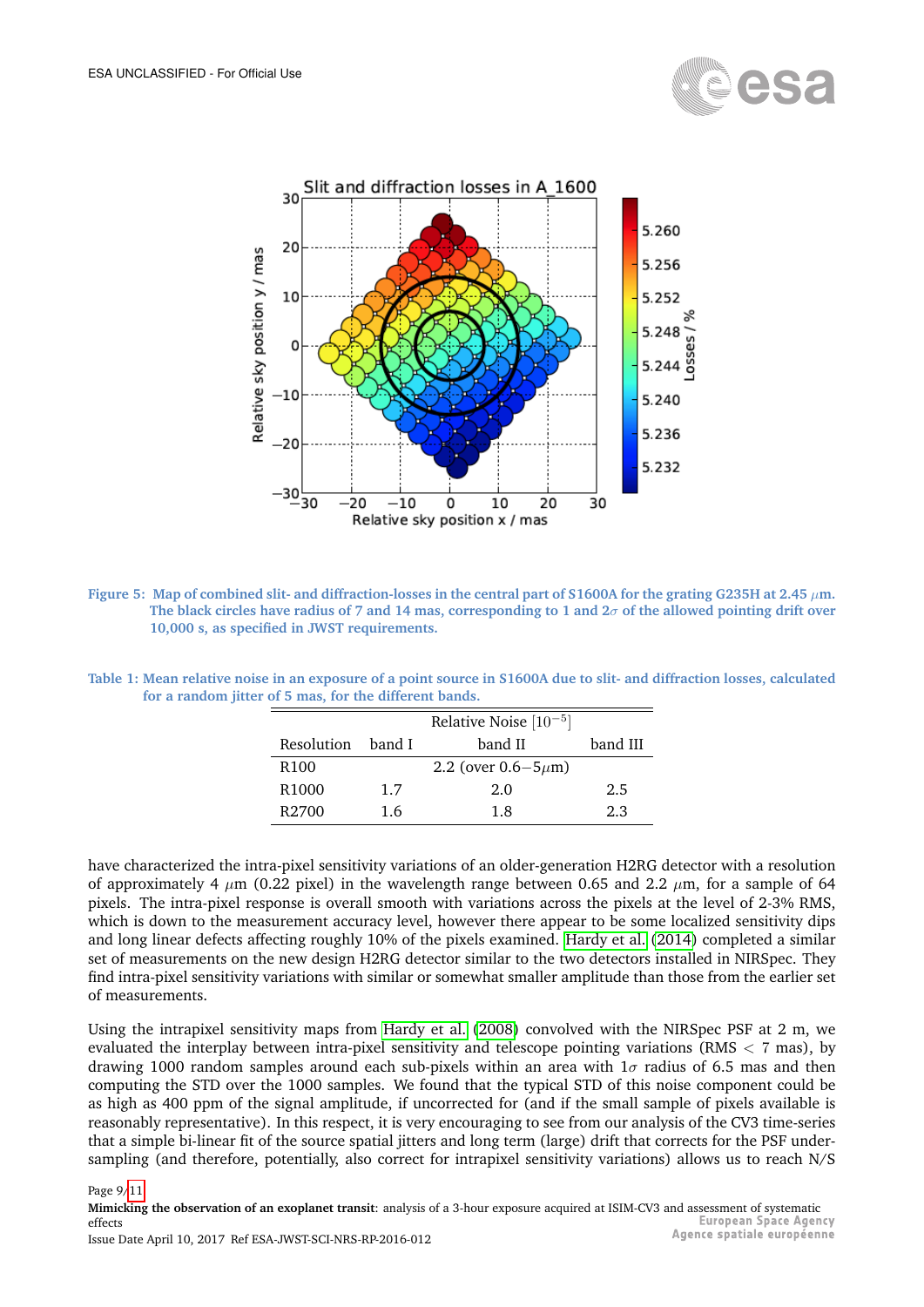

below 200 ppm. Note that the 5-color light curve division applied to our data set would not be able to correct for the effect of intrapixel sensitivity variations as this noise component acts strictly at the level of individual pixels.

An other instrumental systematic behavior that could affect NIRSpec observations of bright targets and that cannot be probed with the CV3 data (due to the light source instability) is detector persistence. Persistence refers to the detector's memory of previous exposures. It is one manifestation of charge trapping. Charge traps are localized defects in the detector that present unintentional potential wells that can temporarily capture mobile charges. If a moving charge falls into a trap before being integrated, it will become stuck and not appear as part of the signal in that exposure. When the trap decays and releases the charge at a later time, it becomes mobile again. Most of the time, the newly released charge will integrate along with the photocurrent from the current exposure to appear as persistence, or memory from the previous exposure.

The effect of persistence when observing bright host stars with *Spitzer* or HST has been reported by several authors – e.g. [Charbonneau et al.](#page-9-1) [\(2008\)](#page-9-1); [Agol et al.](#page-9-2) [\(2010\)](#page-9-2); [Berta et al.](#page-9-3) [\(2012\)](#page-9-3); [Wakeford et al.](#page-10-10) [\(2016\)](#page-10-10) – and is referred to as the "ramp" or "hook" effect, because of the shape of the light curve over a set of contiguous exposures: sharply rising and quickly saturating ramp-like features, as, for example, can be clearly seen in the observation with WFC3 in stare mode of GJ1214 by [Berta et al.](#page-9-3) [\(2012\)](#page-9-3). The "charge trapping" model leads to exponential ramps when observing bright sources as the excess dark current increases sharply at first but slows its increase as the population of charge traps begins to approach steady state.

NIRSpec detectors are also affected by persistence, and as exoplanet observation will be conducted without dithers within slit S1600A, we can expect a detector behavior qualitatively similar to that of WFC3 when used in stare mode, that is an initially rising light curve during the first integrations of a bright targets followed by an equilibrium state in which flux levels are highly repeatable. Quantitatively speaking, however, the effect is expected to be significantly smaller for the much newer NIRSpec detectors.

[Rauscher et al.](#page-10-11) [\(2014\)](#page-10-11) have characterized the persistence behavior of the two NIRSpec detectors. They measured persistence in dark exposures acquired soon after illuminating the detector with flat-field light at a fluence of  $10 \times$  the full-well level and found that the persistence of NIRSpec flight SCAs was well approximated by the power law,  $f(t) = f_0(t/1 \text{ s})^{-1}$  with  $f_0$  equal to 29 and 42  $\text{e}^{-}\text{s}^{-1}\text{pix}^{-1}$ , respectively for SCA491 and SCA492. In comparison, [McCullough & Deustua](#page-10-12) [\(2010\)](#page-10-12) used data from persistence tests of WFC3 IR flight array acquired at GSFC DCL by [Hilbert](#page-10-13) [\(2008\)](#page-10-13) using 100-times full well overexposed flat field illumination to show that the persistence decay in WFC3 detector follows a power law of the form 0.156  $(t/1\text{ hour})^{-1}$ . This corresponds to a latent signal of  $\sim 5.6\;\rm e^{-}\rm s^{-1} \rm pix^{-1}$  after 100 s since the end of the over-exposure, compared to a corresponding signal from NIRSpec's detectors of less than 0.5  $e^-s^{-1}$ pix<sup>-1</sup>. Note that in the case of the NIRSpec detector arrays, using 10-times or 100-times fluence level in the over-exposure does not impact the latency level as persistent images do not get stronger over ∼ 2 − 3× saturation. Also, persistence does not depend on the wavelength of the illumination, but there appears to be a dependency with illumination time, that is the longer the over-illumination time, the stronger the persistence image (Rauscher et al. 2014).

We also note that in the case of NIRSpec up to 65,535 integrations can be taken during one (hours-)long exposure without breaks, because, unlike for HST's orbit, JWST's position at L2 enables its instruments to perform continuous observations of a target for many hours or even days. This will allow observers to minimize the time the detectors will be in a non-equilibrium state with respect to the effect of charge trapping for transit, occultation and phase curve observations.

#### <span id="page-9-0"></span>**4 REFERENCES**

<span id="page-9-2"></span>Agol, E., Cowan, N. B., Knutson, H. A., Deming, D., et al. 2010, ApJ, 721, 1861

<span id="page-9-3"></span>Berta, Z. K., Charbonneau, D., Désert, J.-M., et al. 2012, ApJ, 747, 35

<span id="page-9-1"></span>Charbonneau, D., Knutson, H. A., Barman, T., et al. 2008, ApJ, 686, 1341

Page 10[/11](#page-10-0)

**Mimicking the observation of an exoplanet transit**: analysis of a 3-hour exposure acquired at ISIM-CV3 and assessment of systematic<br> **European Space Agency** effects Agence spatiale européenne Issue Date April 10, 2017 Ref ESA-JWST-SCI-NRS-RP-2016-012